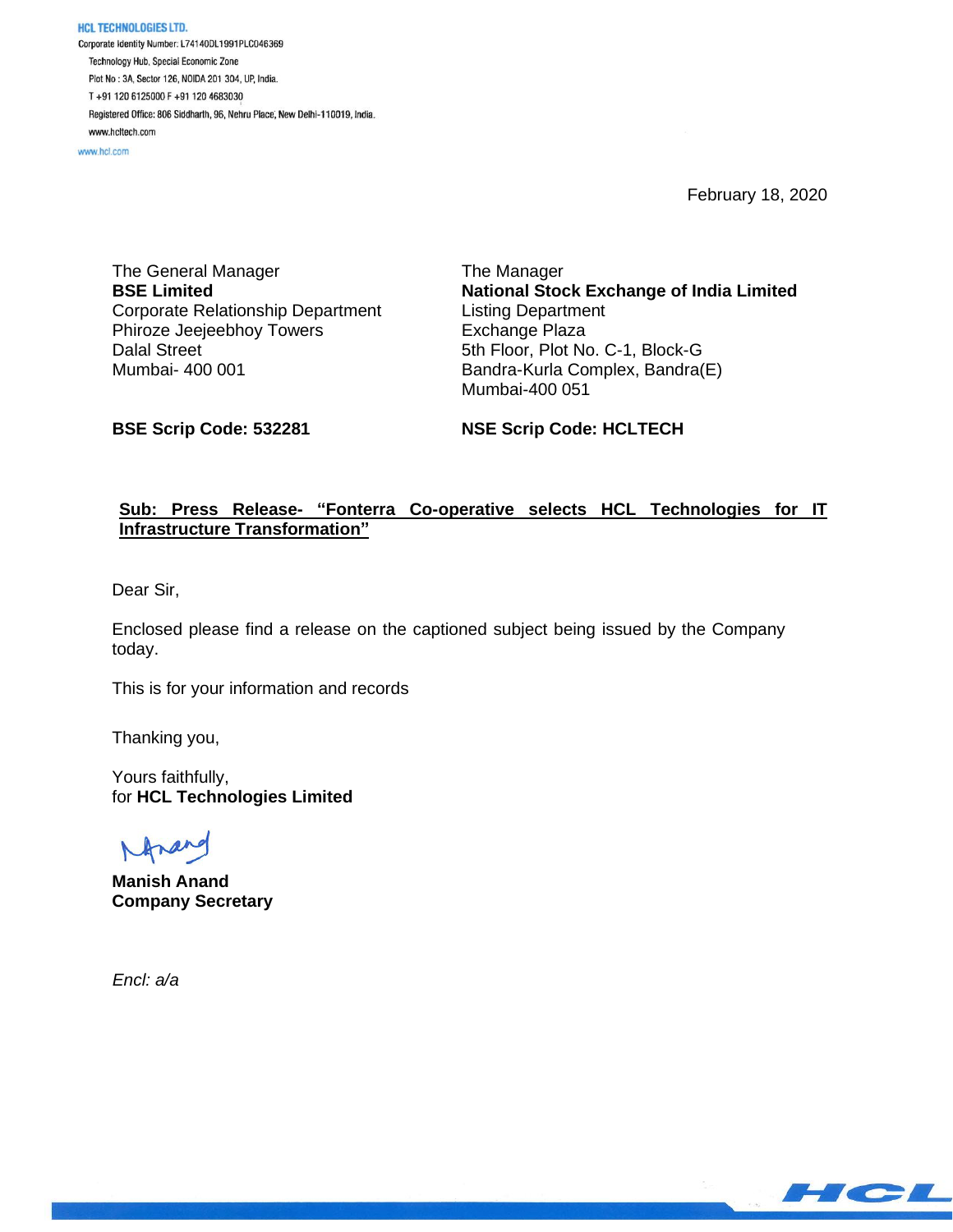

# **Fonterra Co-operative selects HCL Technologies for IT Infrastructure Transformation**

HCL to bring together Fonterra's IT infrastructure services under one umbrella

**Auckland, New Zealand and Noida, India – Feb 18, 2020** - Global technology company HCL Technologies (HCL), today announced a new large contract with New Zealand dairy co-operative Fonterra to modernise and manage the entire technology infrastructure Fonterra employees around the world use every day.

The multi-year partnership with HCL Technologies will consolidate Fonterra's technology suppliers and bring together the Co-op's IT infrastructure services under one umbrella. The technology edge services provided by HCL will enhance Fonterra's employee experience, to navigate through their business operations.

This partnership will also extend HCL's New Zealand presence to three offices within the country and will bring around 60 new jobs to the Waikato region, as the local support services for Fonterra employees will be based at its Hamilton Delivery centre.

The partnership will reinforce HCL's focus in supporting the local New Zealand IT ecosystem by investing in local skills and partnering with regional companies and tertiary education groups to develop the local expertise to fill these roles over the coming years.

**Michael Horton, Executive Vice President & Country Manager, Australia & New Zealand, HCL Technologies, says** "We have been supporting Fonterra for over a decade by managing its IT application support and maintenance portfolio including SAP. We are delighted to expand our partnership with Fonterra to modernize and manage the entire technology infrastructure. This will enable us to further support both Fonterra's business strategy as well as the agri-tech sector overall in the region."

**Piers Shore, Fonterra Chief Information Officer, says** "Fonterra is pleased to be able to draw on HCL's global scale and efficiency.

"Fonterra employees have said there is room for us to improve the tools and technologies we use on a daily basis at work and this partnership with HCL will allow us to make major improvements for our employees in terms of end-user experience and provide the digital foundation to our transformation initiatives.

"Additionally, this partnership will enable us to improve our cyber security framework and strengthen our critical IT foundation. Through our partnership with HCL, we are consolidating our external IT suppliers and through this we expect to make significant savings relative to our existing infrastructure IT spend over the next five years."

### **About Fonterra**

[We're](https://www.fonterra.com/nz/en.html) a global dairy nutrition company owned by [10,000 farmers and their families.](https://www.fonterra.com/nz/en/about-us/meet-the-farmers.html) We've built our expertise on the legacy of the thousands of farmers who've made New Zealand a world leader in dairy. With a can-do attitude and a collaborative spirit, we're a world leading dairy exporter. Our 22,000 people share the goodness of dairy nutrition with the world through our innovative [consumer,](https://www.fonterra.com/nz/en/our-brands.html) [foodservice](https://www.anchorfoodprofessionals.com/global/en.html) and [ingredient solutions](https://www.nzmp.com/) brands, and our farming and processing operations across four continents.

### **About HCL Technologies**

HCL Technologies (HCL) empowers global enterprises with technology for the next decade today. HCL's Mode 1-2-3 strategy, through its deep-domain industry expertise, customer-centricity and entrepreneurial culture of ideapreneurship™ enables businesses to transform into next-gen enterprises.

HCL offers its services and products through three business units - IT and Business Services (ITBS), Engineering and R&D Services (ERS) and Products & Platforms (P&P). ITBS enables global enterprises to transform their businesses through offerings in areas of Applications, Infrastructure, Digital Process Operations and next generational digital transformation solutions. ERS offers engineering services and